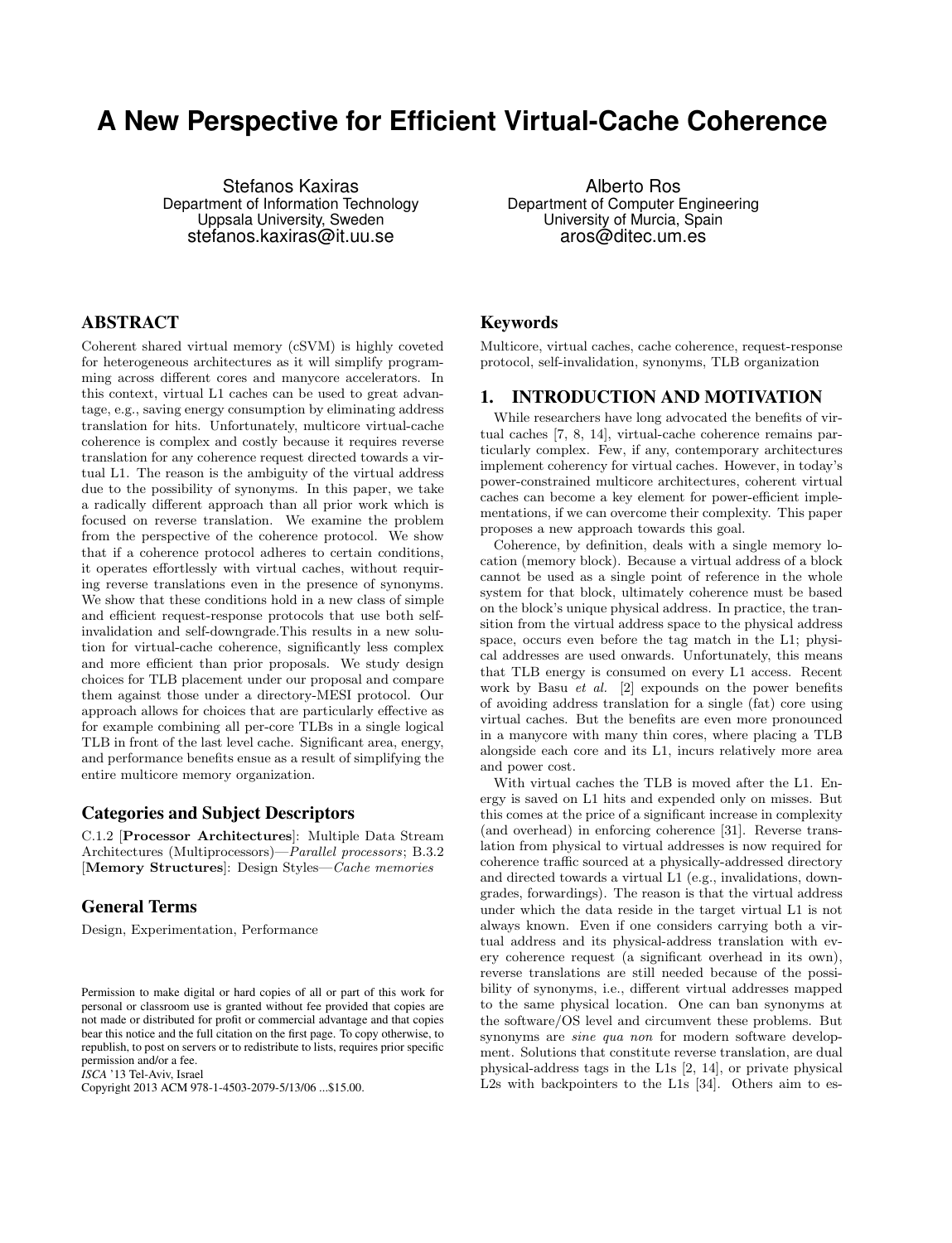tablish, via OS involvement and centralized mapping structures, a unique primary virtual address [28] or a unique intermediate-address representation [39].

The contribution of our work is a simple while efficient solution intended for multicore cSVM that: i) supports synonyms, ii) requires no reverse translations, and iii) yields significant benefits in energy, performance, and area, while at the same time considerably simplifying coherence.

We make the following observation: Virtual-cache coherence (supporting synonyms) without reverse translations is possible with a protocol that does not have any request traffic directed towards virtual L1s; in other words, a protocol without invalidations, downgrades, or forwardings, towards the L1s. It is actually possible to maintain coherence in an efficient manner, even under these stringent constraints. Self-invalidating protocols are long known to eliminate the first kind of traffic towards the L1 (invalidations), requiring only data-race-free (DRF) semantics for ordinary data [22, 11, 19]. In our prior work, we proposed the VIPS-M protocol that also manages to eliminate downgrades and forwardings [29]. VIPS-M, in addition to self-invalidation, uses selfdowngrade via a delayed-write-through policy for the shared data in the L1. In this work, we use this protocol because it is application-transparent, simple, power- and performanceefficient. We note however, that any other protocol with similar properties can be used in its place, and we identify alternative candidates.

Today, the value of virtual-cache coherence is amplified by an emerging class of heterogeneous architectures that would greatly benefit from it. These are architectures where GPUs or manycore accelerators are coupled with general purpose cores on the same chip. In this context, virtual-cache coherence can be the key for implementing coherent Shared Virtual Memory (cSVM) in an efficient manner, saving a significant part of the address translation in the accelerator or general-purpose cores. cSVM is, of course, highly desirable in a heterogeneous architecture because it provides a uniform view of memory from any core. For example, using a single virtual address space, GPU cores can safely access arbitrary pointer-based data structures, created in a general purpose core. This is the direction rigorously pursued by industry today [6, 13, 33, 36].

To summarize, we provide a new solution for one of the fundamental problems in memory hierarchy design, how to efficiently implement virtual-cache coherence, by examining the problem from an entirely new point of view: that of the coherence protocol itself.

- We lay out the conditions under which virtual-cache coherence with support for synonyms, does not require reverse translations or any equivalent mechanisms. (§ 3)
- We show how a new class of very simple but efficient cache coherence protocols, without any extra hardware, is sufficient to implement virtual-cache coherence. We show how synonyms are handled in these protocols. (§ 4 and  $\S$  5)
- Having this novel solution for virtual-cache coherence, we explore design choices for the placement and the sharing of TLBs in a multicore architecture. We compare against a MESI directory protocol that requires reverse translations and show that our solution yields significant benefits and efficient TLB configurations. (§ 6, § 7, and § 8)

• We show that, using our solution, a multicore can be serviced even by a single (logical) TLB at the LLC. In this configuration, there is no need to keep multiple TLBs (one per core) coherent, which entails extra complexity [32]. Further, the use of TLB storage is maximized because there is no replication of TLB entries. (§ 6, § 7, and  $\S$  8)

# 2. BACKGROUND

Implementing coherence for virtual caches is difficult because: i) Virtual caches must be accessed by virtual addresses, while coherence ultimately must use a unique physical address as a single point of reference. This implies the need for both forward and reverse translations for typical coherence protocols. ii) The problem of synonyms complicates coherence with potentially multiple results per reverse translation. This section reviews prior solutions to the synonym problem in virtual caches, with and without coherence.

### 2.1 Synonym problem in a single cache

The synonym problem plagues virtual caches, where no address translation is performed prior to accessing them. Thus synonyms allow for the possibility of multiple copies of the same data co-existing in the cache. There are two general approaches to deal with synonyms in a virtual cache, described in detail by Cekleov and Dubois [7]: i) prevent or avoid synonyms in software (see [7] for a summary) or ii) detect and manage synonyms in hardware, which we summarize below.

The tenet of synonym management based on hardware detection can be summed up to a simple rule: when multiple synonyms are detected in a cache, allow only one to exist. Synonym detection is performed on every miss, thus guaranteeing that multiple copies of the same data cannot exist simultaneously in the same cache. Two basic approaches are:

- Brute-force search. The cache controller, on any miss, searches all possible sets in the cache where a synonym could reside. Brute force search is acceptable if the cache is virtually-indexed but physically-tagged (VIPT) but rather painful for a virtually-indexed and virtually-tagged cache (VIVT), where each virtual tag in the searched sets must be translated separately at the TLB.
- Reverse maps [14] or L2 backpointers [34]. These structures map a physical address to a cache line in a virtual cache. If, on a miss, a " backpointer" is found in the reverse map or the L2, for a particular physical address, then it points to a synonym in the L1 cache.

Regardless of the detection technique, the management of the synonyms is the same. If on a miss, a synonym is detected, it is either evicted or re-tagged (and re-indexed if necessary) under the missing virtual address.

# 2.2 Synonym problem in coherence

The synonym problem also affects coherence in a multiprocessor (e.g., multicore) where synonyms can exist in different virtual caches. Coherence operations must now deal with multiple virtual addresses for the same block.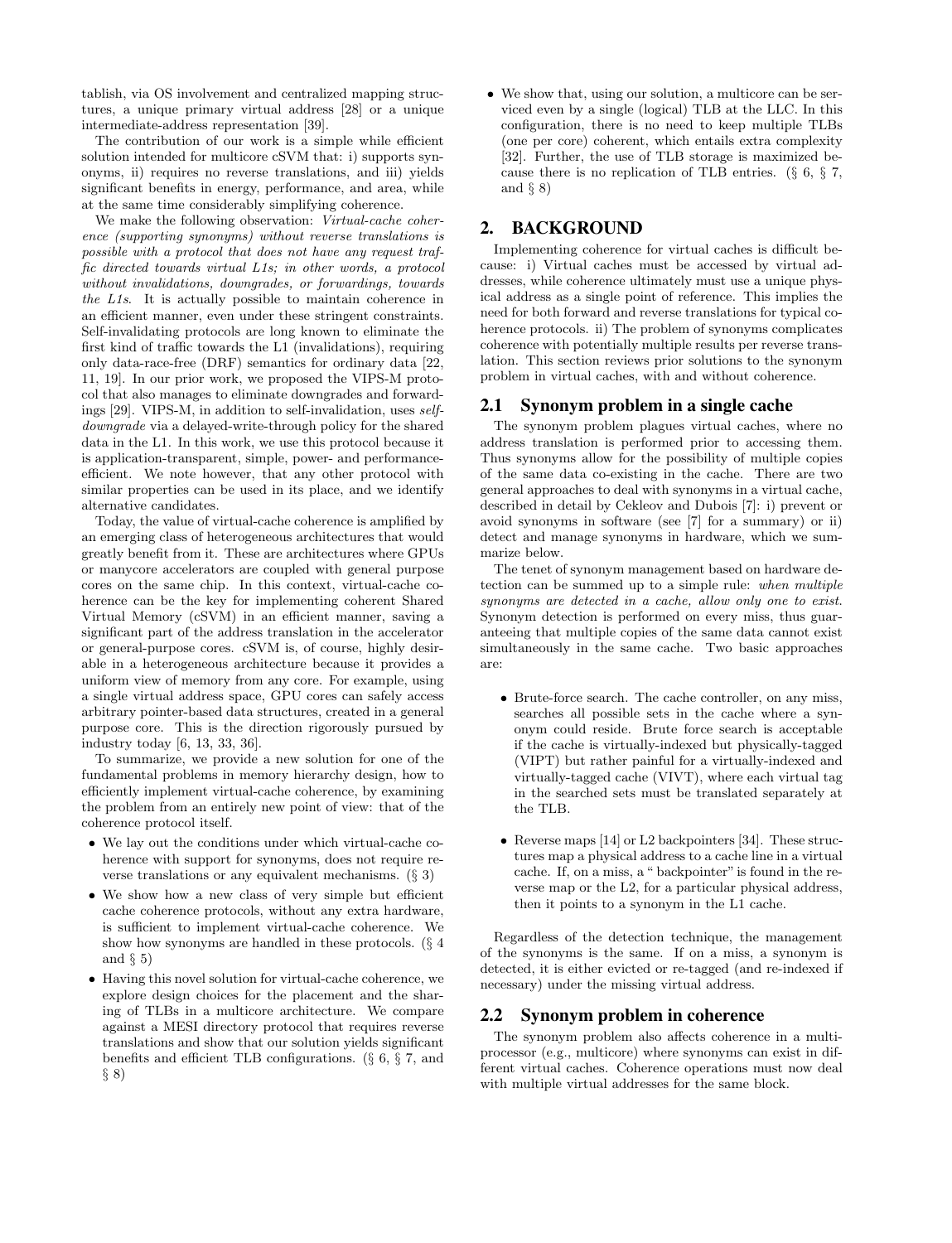# *2.2.1 SPUR*

SPUR implemented virtual caches on a shared bus [16]. Address translation is performed in software after a miss. Coherence on the memory side is maintained on physical addresses and on the cache side on virtual addresses. The shared bus carried both addresses simultaneously. Recognizing the complexity of virtual coherence, SPUR disallowed synonyms altogether, so blocks are identified by a unique virtual address.

#### *2.2.2 Goodman's solution*

Goodman proposed one of the earliest solutions for virtualcache coherence allowing synonyms [14]. In his proposal, virtual caches include both virtual tags accessed by the core (V-tag memory) and physical-tags (R-tag memory) accessed by the coherence protocol. R-tag memory is a reverse map that contains backpointers both to the V-tag memory and the data array. The V-tag memory, and R-tag memory, can have different organizations, leading to complex eviction cases where two lines may be evicted at once, in order to secure a compatible pair of V-tag and R-tag entries. Coherence takes place entirely in the physical address space through the R-tag memories, which perform a reverse translation from physical addresses to virtual addresses. Goodman's proposal is representative of other similar solutions, e.g., the software controlled coherence in VMP [10], and carries a significant price in terms of complexity and overhead (dual virtual-physical tags).

#### *2.2.3 Private physical L2s*

Another design point proposed by Wang et al. is to back virtual L1 caches with private physical L2s (as in the singlecache case discussed above) [34]. This easily solves the coherence problem, in the presence of synonyms, since coherence among the L2s can now be enforced on unique physical addresses. Backpointers to the L1 are required in each L2 to prevent more than one synonym per line to exist in the L1 and inclusion must be enforced. In essence, as Wang et al. explain, the entire private L2 becomes an expensive reverse translation mechanism for its L1 [34]. Unfortunately, the physical L2s cannot be shared since this would return us back to square one with respect to the coherence of the virtual-L1s. This fundamental limitation renders this approach impractical in the situations where virtual-cache coherence is desired the most: in the GPUs or manycore accelerators of a heterogeneous architecture where many thin cores require efficient coherence but cannot afford the cost of private L2s.

### *2.2.4 Other solutions*

Finally, some more recent proposals make strong cases for virtual caches. Qiu and Dubois propose a technique called the synonym lookaside buffer (SLB) that aims to establish a unique (primary) virtual address among synonyms [28]. The primary address, being unique for a block, is used to enforce coherence in virtual addresses. However, their technique relies on substantial involvement of the operating system to identify and maintain a primary address for each page [28]. Similarly, Zhang et al. propose using another level of indirection in the address translation to sidestep the synonym problem: unique intermediate addresses [39]. Again, substantial involvement from the OS is required and large centralized structures manage the translation from virtual to intermediate to physical [39]. Basu et al. propose another approach called opportunistic virtual caching (OVC) [2]. OVC exploits the rarity of synonym accesses —also reflected in our experience— and with appropriate OS and user support, selectively switches between virtual caching and physical caching. Coherence is maintained by serially searching physical tags (which are available in the virtual caches) for all sets that might hold a block. Thus, OVC is a combination of a reverse map (embedded in the tags) and a brute force synonym search.

We view the problem from an entirely different perspective: that of the coherence protocol itself. We offer a new solution (unlike any prior) to the problem of virtual-cache coherence, that is both simple and effective.

# 3. WHY IS REVERSE TRANSLATION USED?

As we have seen in prior solutions, reverse translations in one form or another (reverse maps, L2 backpointers, etc) are used to access virtual caches from the coherence side (which is entirely in physical addresses). Unfortunately, reverse translation introduces significant complexity and overhead. For us, the root of the problem lies in the coherence protocols themselves.

While there are many definitions of coherence, the Single-Writer-Multiple-Readers invariant, put forth by Sorin et al. [31] gives an intuitive sense of what a typical cache protocol does. It boils down to two fundamental operations:

- Upon a write, the cache coherence protocol must find all the (read) copies of the data and invalidate them.
- On a subsequent read, the cache coherence protocol must provide the latest value of the data by locating the last writer; the last writer is downgraded to a reader.

These two operations are straightforward if all the cache copies of the data (readers and writer) are identified by their unique physical address in a directory indexed by physical address. Alternatively, in snooping solutions, the physical address of the reads and writes is broadcast to all caches.

However, the same operations are problematic in virtual addresses.<sup>1</sup> Assume, for example, virtually-indexed virtuallytagged (VIVT) L1 caches. Coherence requests from the virtual caches (reads or writes) undergo address translation via a TLB before they reach the directory. According to the two fundamental operations of a cache coherence protocol:

- A write request reaching the directory can generate a number of invalidation requests. Each of these new requests, requires its own reverse translation because of the possibility that in the target cache the data exist under a different virtual address than the one used by the write request. Worse, if multiple synonyms are allowed to exist in the same cache, a single invalidation request may result in multiple translations to virtual addresses.
- A read request that reaches the directory is forwarded to the last writer of the data that is tracked by the directory. This indirection also requires a reverse translation as the writer may use a different synonym than the reader.

 $1$ Obviously, if data are identified by a unique system-wide virtual address (or some other unique representation [28, 39] —given extensive OS and hardware support) then the coherence mechanisms described above are not affected.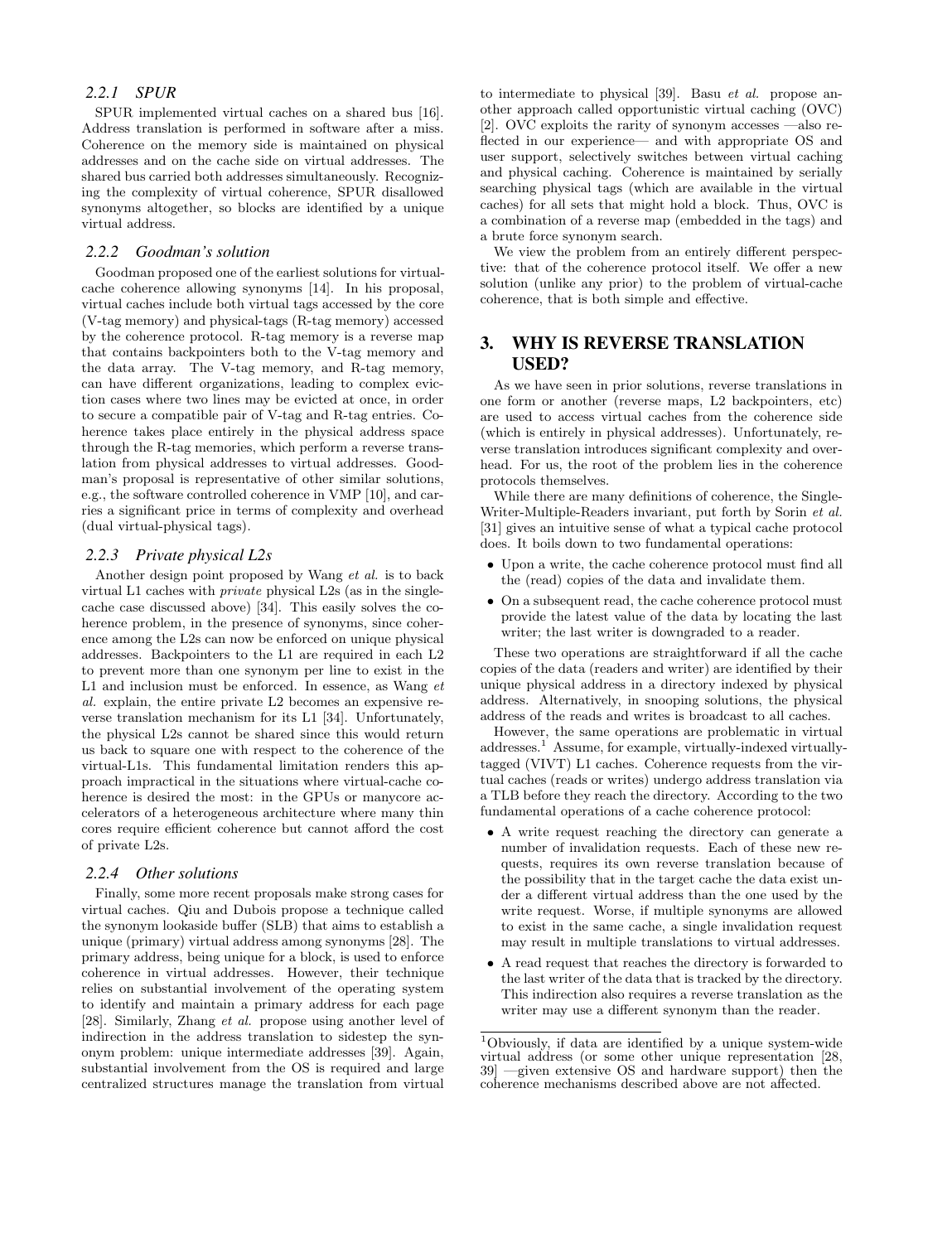From this discussion we conclude that a necessary condition to avoid reverse translation in the coherence protocol is the following: All coherence request traffic should be strictly one-way from the virtual address domain to the physical address domain —and never from physical to virtual, or virtual to virtual. In a MESI-like protocol, invalidations, forwardings and downgrades violate this condition.

# 4. THE RIGHT STUFF

While the aforementioned conditions impose significant restrictions, in fact, coherence protocols with the right properties do exist. One has to look into very simple requestresponse protocols [29] or even simple, GPU-specific coherence [30]. Excluding purely software-driven coherence (that puts the responsibility of maintaining coherence entirely on the program), we have identified a number of potential candidates:

- The  $Dir<sub>1</sub>SW$  protocol proposed by Wood *et al.* [38] is a potential candidate. In this protocol a simple directory tracks either a single writer or the number of readers. Any operation that requires forwarding or multiple messages (e.g., invalidations, acknowledgments, etc.), traps to software. Handling complex coherence operations in software (where the information on synonyms is available) allows one to circumvent reverse translation mechanisms in hardware, but the overhead is likely to be noticeable.
- Better than the  $Dir<sub>1</sub>SW$  (for virtual-cache coherence), is the cooperative shared memory approach, (or Check-In/Check-Out —CICO— model, as it is also known), proposed by Hill et al. [17]. Cooperative shared memory builds upon  $Dir<sub>1</sub>SW$  but relies on program annotations to eliminate software traps. In the CICO model, program annotations in the form of the Check-in and Checkout directives, effectively implement program-driven selfinvalidation/self-downgrade, i.e., the right ingredients to avoid reverse translations (even as software traps). However, program annotations are optional, and cooperative shared memory degrades to  $Dir<sub>1</sub>SW$  without them.
- Lastly, we recently proposed a protocol called VIPS-M, that satisfies the above condition [29]. We have chosen to illustrate our approach to virtual-cache coherence using this protocol, because it is efficient, easy to implement, and application-transparent. VIPS-M implements self-invalidation and self-downgrade based on synchronization and data-race-free (DRF) semantics. Because many researchers champion DRF semantics in parallel programming (see for example the work of Choi et al. [11] among others), we believe that this is a reasonable condition for enabling a significant reduction in the complexity and cost of (physical or virtual) coherence.

# 4.1 VIPS-M

VIPS-M is a directoryless protocol that uses both selfinvalidation and self-downgrade and as a result eliminates all request traffic towards L1s. Self-downgrade is implemented as a write-through policy. Whereas a pure write through policy is widely known to be damaging to performance, the key observation of this work is that most of the write misses in a write through policy (over 90%) are due to private data. Write through is only needed for data that are actually shared —not for private data that do not need coherence and can still follow a write back policy. As with other efforts to simplify coherence [11, 19], VIPS-M relies on the properties of relaxed memory consistency and datarace-free semantics to allow incoherence in between synchronization points, but sequential consistency for data-race-free programs.

The VIPS-M protocol is based on three mechanisms: i) a data classification mechanism that classifies data (cache lines) as private or shared, ii) self-downgrade, and iii) selfinvalidate.

### *4.1.1 Private/shared data classification*

Data classification in VIPS-M is based on a widely used technique that classifies data at a page granularity using the OS and the TLBs [12, 15, 20]. The advantage of an OS technique is that it does not impose any extra requirements for dedicated hardware, since private/shared information is stored along with the page table entries.

In the OS technique, a page accessed by a single core starts as private in the page table, but when a second core accesses the same page, it becomes shared. When a core notices that a page is tagged earlier as private by another core, the latter needs to be interrupted and its TLB entry updated so it can see the page, henceforth, as shared. While this may be an expensive operation, it is rather rare. Unfortunately, if a single block in the page is shared (or even if two different private blocks within the same page are accessed by different cores) the whole page must be considered as shared, thus, leading to misclassified cache lines.

#### *4.1.2 Self-downgrade*

The VIPS class of protocols introduces an efficient form of self-downgrade, whereupon written data are deliberately put back in the LLC before any further access to them by other cores. This obviously eliminates forwarding and cacheto-cache transfers, present in other protocols. The straightforward implementation of a self-downgrade policy is with a simple two-state (Valid/Invalid) write-through policy in the L1s. The efficiency comes from data classification into private and shared which results in a dynamic write policy in the L1s:

- Write-back for private cache lines that do not need coherence.
- Write-through for shared cache lines.

Even with this distinction, write-through still generates a significant amount of traffic, thus VIPS-M implements a delayed write-through, using the miss-status holding registers (MSHRs). This reduces the amount of write-throughs by coalescing multiple writes, and brings the total traffic close to that of a write-back policy for all data. The "delayedwrite-through" state, where the cache line can be written repeatedly without any further action, exists only from the write miss to the write-through and is invisible to transactions from other cores —therefore introduces no complexity to the protocol.

The delayed write-through is implemented in the core's MSHRs. Each MSHR is associated with a timer causing the write-through to occur at a fixed delay after the initial write. Write-throughs are forced to complete if an MSHR entry is replaced or if all the MHSRs are flushed at synchronization.

Because data-race-free semantics are mandated only for word (or even byte) level and not on the whole cache line,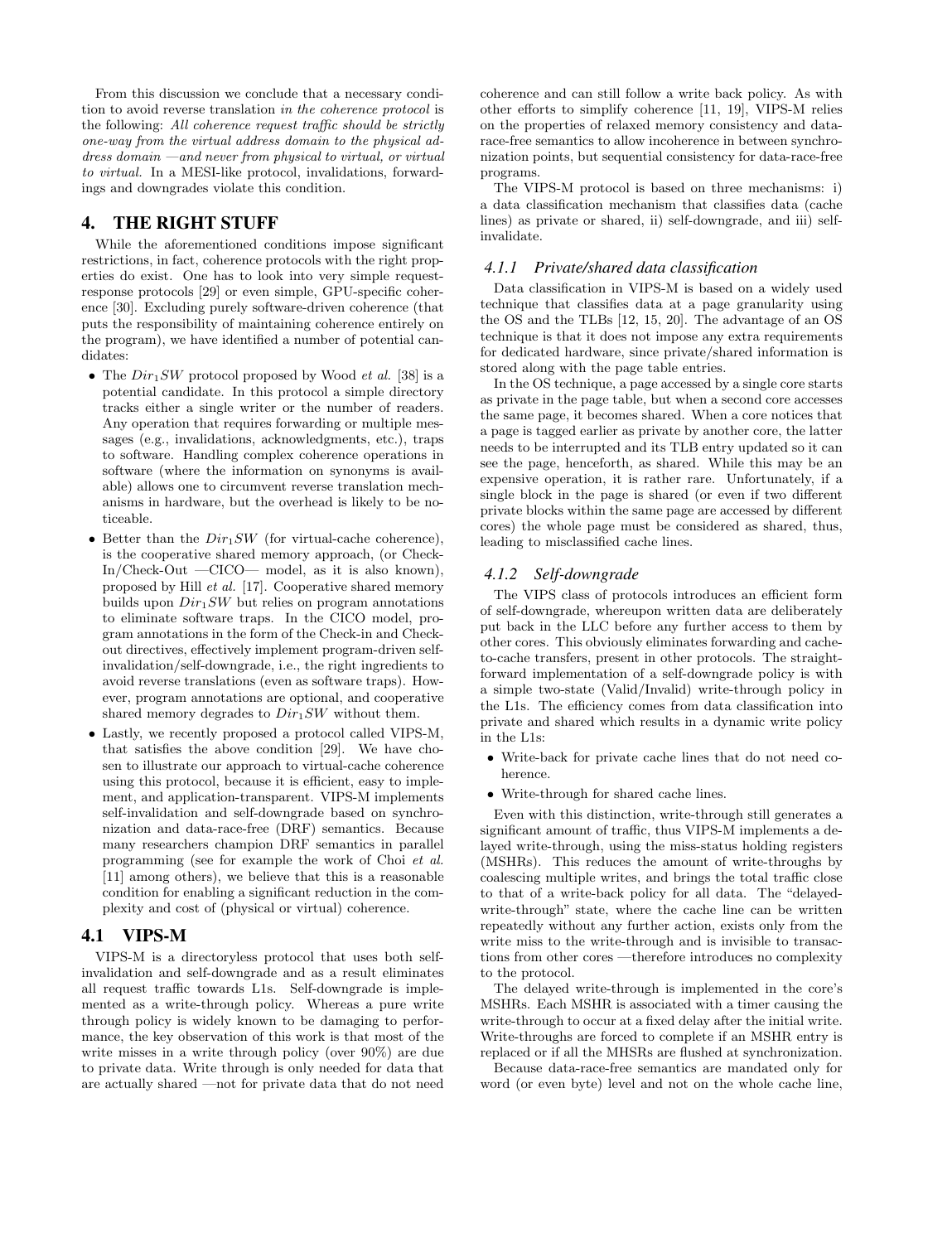false sharing (e.g., two writers wring on different words of a cache line at the same time) can have adverse effects. For this reason, write-throughs transfer only what is modified in a cache line (i.e., a diff). Multiple simultaneous writers are allowed to co-exist as long as they are data-race-free at word(byte) level. Because diffs are created from the time of a write miss to the actual write through, dirty bits per word(byte) are only needed in the MHSRs, resulting in an efficient implementation [29].

### *4.1.3 Self-invalidation*

Finally, VIPS-M eliminates directory invalidation using self-invalidation [22]. Readers, obtain a "tear-off" copy of block, and do not need to be invalidated by writes, as long as they self-invalidate their copy, on their own, at (or before) the next synchronization point they encounter. In VIPS only the shared data are invalidated (based on the data classification). Further, the same OS classification technique described previously distinguishes between "Read-Only" pages (pages that have not been written) and pages that are Read-Write. Cache lines belonging to Read-Only pages are not self-invalidated at synchronization.

The selective self-invalidation step eliminates the need for a directory, since neither the writers (because of selfdowngrade) nor the readers (because of self-invalidation) need to be tracked anymore. Shared (data-race-free) data are handled without any state or blocking in the LLC. Any miss, whether private or shared, read or write, is satisfied with a simple request-response to the LLC. The only difference between private and shared data is in when they are put back in the LLC.

In our prior work we also discuss how VIPS-M handles intentional data races such as those caused by concurrent, atomic, read-modify-write instructions intended for synchronization [29]. Such instructions invoke a different protocol, that bypasses the L1 cache. This solves the problem of not having invalidations to signal changes to cores that are spinning. While their "synchronization" protocol goes directly to the LLC, in many cases (e.g., in small critical sections) spinning is reduced due to delayed write-throughs.

# 5. SYNONYM HANDLING IN VIPS-M

It is clear that VIPS-M has some properties that set it apart from typical coherence protocols:

- It is strictly a request-response protocol from the L1s to the LLC. There is no other coherence traffic.
- It is truly distributed, i.e., coherence decisions are taken independently, without any interaction among cores.

The first property is sufficient to satisfy the condition put forth in § 3 for eliminating reverse-translation. The key for synonym coherence, however, is the second property: truly distributed coherence that guarantees that invalidation and correct update of an L1 copy occurs irrespective of (its) synonyms.

Synonyms are commonly used to implement either sharedmemory or message-passing semantics. Such synonyms are accessed in parallel following DRF semantics (i.e., conflicting accesses are separated by synchronization) and VIPS-M unequivocally keeps them coherent. In situations with active sharing, this type of synonym is not only the dominant type, but also the most performance-critical. It is precisely in this case where our approach is most appealing due to its simplicity and effectiveness.

Synonyms, however, can also be created as a side effect of virtual memory management (e.g., virtual page demappings and remappings, or physical page deallocation and reallocation in demand paging). As these synonyms are not created frequently [2], nor accessed in parallel [28], nor used for communication, their coherence is not a performance issue but rather a correctness issue; thus, they are preferably delegated to the operating system [7] rather than complicating the underlying hardware. Typically, operating systems provide ample support for these synonyms (e.g., [9]). Their handling is explained below.

### 5.1 Synonyms for shared-memory semantics

Self-invalidation in VIPS-M implies a weak memory consistency model [22, 11, 29]. In such a model, accesses to ordinary (non-synchronization) shared data follow data-racefree semantics. This guarantees that when a synonym is written, its latest value will be propagated to the LLC (via a delayed write-through) before the next synchronization by the writer thread. Similarly, to see a new value, a reader thread will have to cross a synchronization point, whereupon it will self-invalidate its synonym (as any other shared data). If data races do exist for synonyms (e.g., for synchronization variables), the VIPS-M synchronization protocol is used instead [29], making sure that the L1 copy is automatically self-invalidated and the LLC copy is re-read.

A unique characteristic of our approach is that we allow synonyms to simultaneously exist in the same cache, as VIPS-M handles their coherence irrespective of their location.

# 5.2 Synonyms for message-passing semantics

Another common occurrence of synonyms is for optimizing message-passing semantics to avoid physical memory copies. This is done by remapping physical pages from the sender to the receiver. Because these synonyms are used for sharing data (messages), albeit not with overlapping accesses, their coherence is still performance-critical. Thus, they are best handled by VIPS-M rather than by the OS. VIPS-M is invoked by classifying synonym pages as Shared. DRF semantics are imposed by message-passing semantics. VIPS-M provides an efficiency in handling these synonyms that is impossible to achieve with the OS. To enforce coherence, the OS would *flush* the page from the cache. Flushing necessitates writing back all dirty data in a burst, and this can be a serious bottleneck. In VIPS-M, writes are paced (over time) to the LLC with the delayed-writethrough policy, thus avoiding network saturation. On synchronization, shared data need only be purged (invalidated) —a lightweight and fast operation on the valid bits. Only outstanding delayed-write-throughs resident in the MSHRs need to complete, thus keeping the overhead minimal.

# 5.3 Aliases

There is also the possibility that synonyms are created not as a result of sharing data, but for other reasons. Aliases<sup>2</sup> are due to remapping a physical page (P) from one virtual page (V1) to another (V2), either because of demapping V1 or swapping V1 to the disk and subsequently mapping P to

<sup>&</sup>lt;sup>2</sup>We follow the naming convention in  $[7, 8]$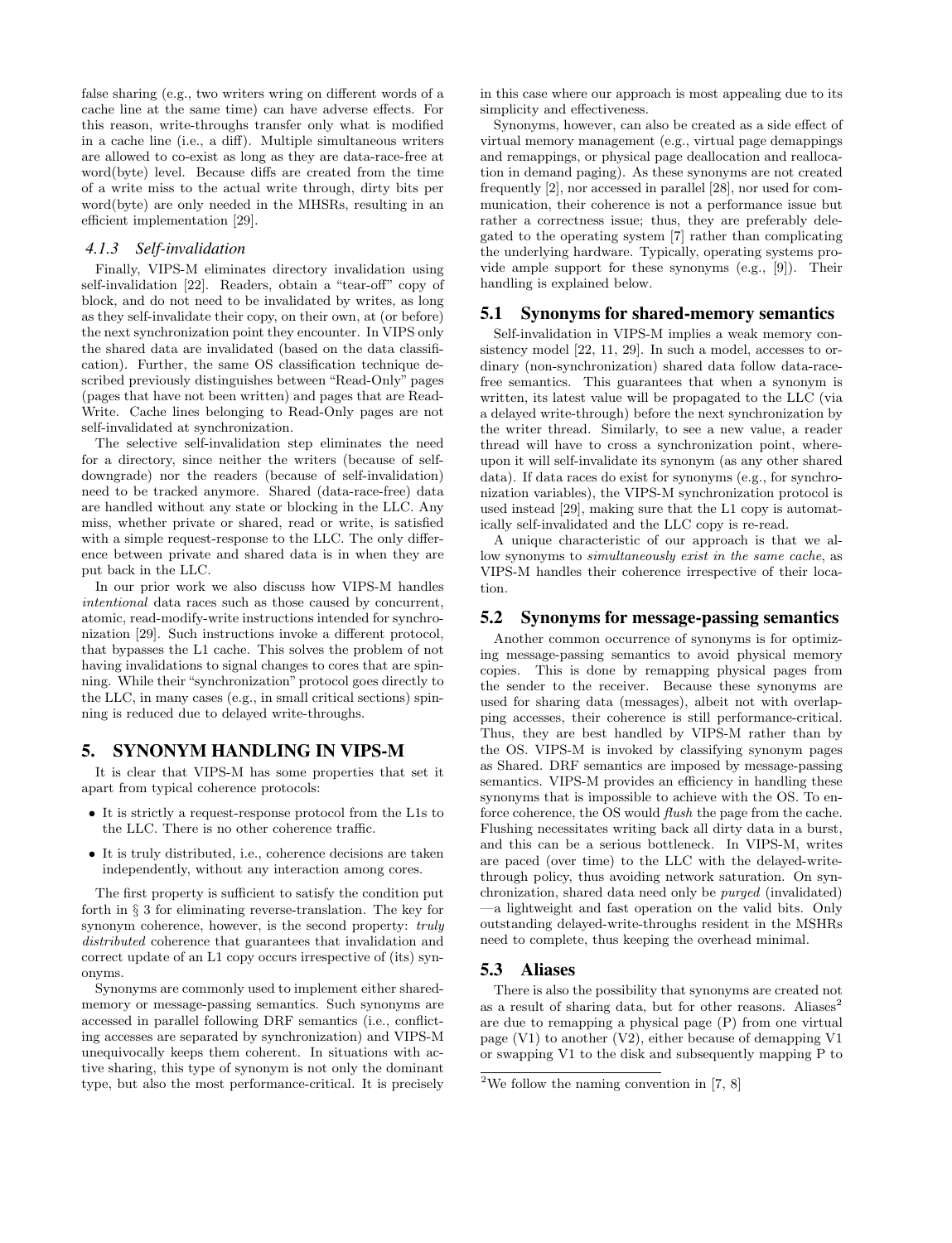V2 —in either case, there is no data sharing involved. Although the mappings  $V1\rightarrow P$  and  $V2\rightarrow P$  do not exist concurrently, aliases, if left in the cache, can cause errors by giving access to data via stale mappings. Since aliases are not accessed following DRF semantics, VIPS-M, by itself, cannot keep them coherent. However, there is no need for that, since coherence for aliases is just a correctness issue —not a performance concern. Clearly, the frequency of a page demap or a page swap is not very high. The OS simply flushes V1 from the cache before the demapping or the swapping occurs, to clear latent blocks that still use the defunct mapping. In this way, page P remains classified as private throughout.

### 5.4 User-requested, same address-space synonyms

Finally, some systems allow user-requested synonyms to be established in the same context (address space). Previous work shows that this type of synonym is exceedingly rare [2, 35] and even argues that it is unnecessary for programmers [35] (some systems disallow this type altogether [21]). Although, we do not encounter these synonyms in our workload, we discuss their handling for completeness.

We allow these synonyms (with VIPS-M coherence for performance) either as read-only, or as DRF-compliant. The latter means that conflicting accesses must be separated by "synchronization events" (i.e., forcing self-invalidation and completion of the delayed-write-through) even if the conflicting accesses belong to a single thread of execution. If, say, for the sake of backwards compatibility, we would need to handle such synonyms but without having a guarantee for DRF-compliance, we resort to the Mach OS approach [9]: synonym pages are set to read-only and writes trap to the OS where they are resolved.

### 5.5 Private/shared classification for synonyms

In VIPS-M, pages accessed by more than one core are classified as Shared [29], and coherence is enforced on their cached data. However, this is inadequate for inter-process synonyms that involve virtual pages in more than one page table. Given our discussion above for the different types of synonyms, we note, that the OS is aware of when it creates a synonym and of what type. The OS then classifies as Shared (by default), synonym pages at the moment of their mapping, if they are:

- virtual pages that map on the same physical page with mappings that overlap in time (shared-memory semantics),
- virtual pages that map sequentially on the same physical page, but preserve the data in the physical page between mappings (message-passing semantics),
- synonyms in the same address space (intra-process, DRFcompliant).

All other pages start as Private and are subject to the normal classification technique [29].

# 6. DESIGN CHOICES FOR TLB PLACEMENT

Having a simple solution for virtual cache coherence allows us to consider various options for TLB placement. We analyze three design decisions based on different TLB placements: Core-TLB-L1-Network-LLC (or CT1NL), Core-L1-TLB-Network-LLC (or  $C_1$ TNL), and Core-L1-Network-TLB-LLC (or  $C_1NT_L$ ). The last one is a new option for virtuallyindexed virtually-tagged (VIVT) caches that is especially appealing with our proposal. The three configurations are depicted in Figure 1. Details about behavior, drawbacks, and advantages of each configuration both for MESI and for VIPS-M protocols are given in the following sections.

# 6.1  $\,$  cT<sub>1NL</sub>: Physically-tagged L1 caches

In this classical organization first-level caches are physically tagged. As we show in Figure 2a, in the simplest form, the TLB is accessed first, to get the physical address of the requested block, with which to access the L1 and perform the tag comparison. Although this organization is simple, it has the following drawbacks. First, accessing the TLB on every memory reference leads to a high energy consumption. Second, the TLB access is in the critical path of every L1 cache access.

To achieve faster L1 access time, usually the TLB access is overlapped with the L1 access by indexing the L1 with the virtual address (i.e., a VIPT cache). To avoid synonyms occupying different sets and allow coherence in physical addresses, the virtual and physical indexing must be the same. This restricts virtual indexing to the page offset bits, thus limiting the size of the L1 to one page per way  $[18]$ <sup>3</sup>. The size of the TLB is also restricted by its access latency, so that cache tag comparison is not delayed.

### *6.1.1 MESI operation*

In case of a cache miss, a new entry storing the physical address of the requested block is allocated in the miss status holding register (MSHR) structure. This entry keeps track of the coherence transaction. Subsequently, a request message carrying the physical address and the MSHR index (4 bits in our particular implementation since we have 16 MSHR entries) is sent to the LLC through the network. The LLC looks for the data block, and in case of indirection (e.g., the block is in M state in another cache), the request is forwarded to the cache holding the block. At this cache, the data block is obtained and sent to the requesting cache. As an optimization, this response does not carry the physical address but just the MSHR index, as done in the AMD's coherent HyperTransport (cHT) protocol [26]. When the data response arrives to the requesting cache, it accesses the MSHR to obtain the physical address and to check that the miss has been resolved (e.g., all acknowledgements of invalidations have been received in case of a write miss).

### *6.1.2 VIPS-M operation*

The VIPS-M protocol has a similar behaviour, as depicted in Figure 3a, but it never suffers from indirection, since the data block will be always available at the LLC (or in main memory).

# 6.2  $C_1$ T<sub>NL</sub>: Virtual L1 caches, private TLBs

L1 virtual caches can largely reduce the energy consumed by address translation, since TLBs only need to be accessed upon cache misses. Additionally, since the TLB is not accessed in the critical path of L1 cache accesses, its size can

<sup>3</sup>Or, requires that some low order bits in the virtual page number be the same as in the physical page number (thus placing restrictions on page allocation).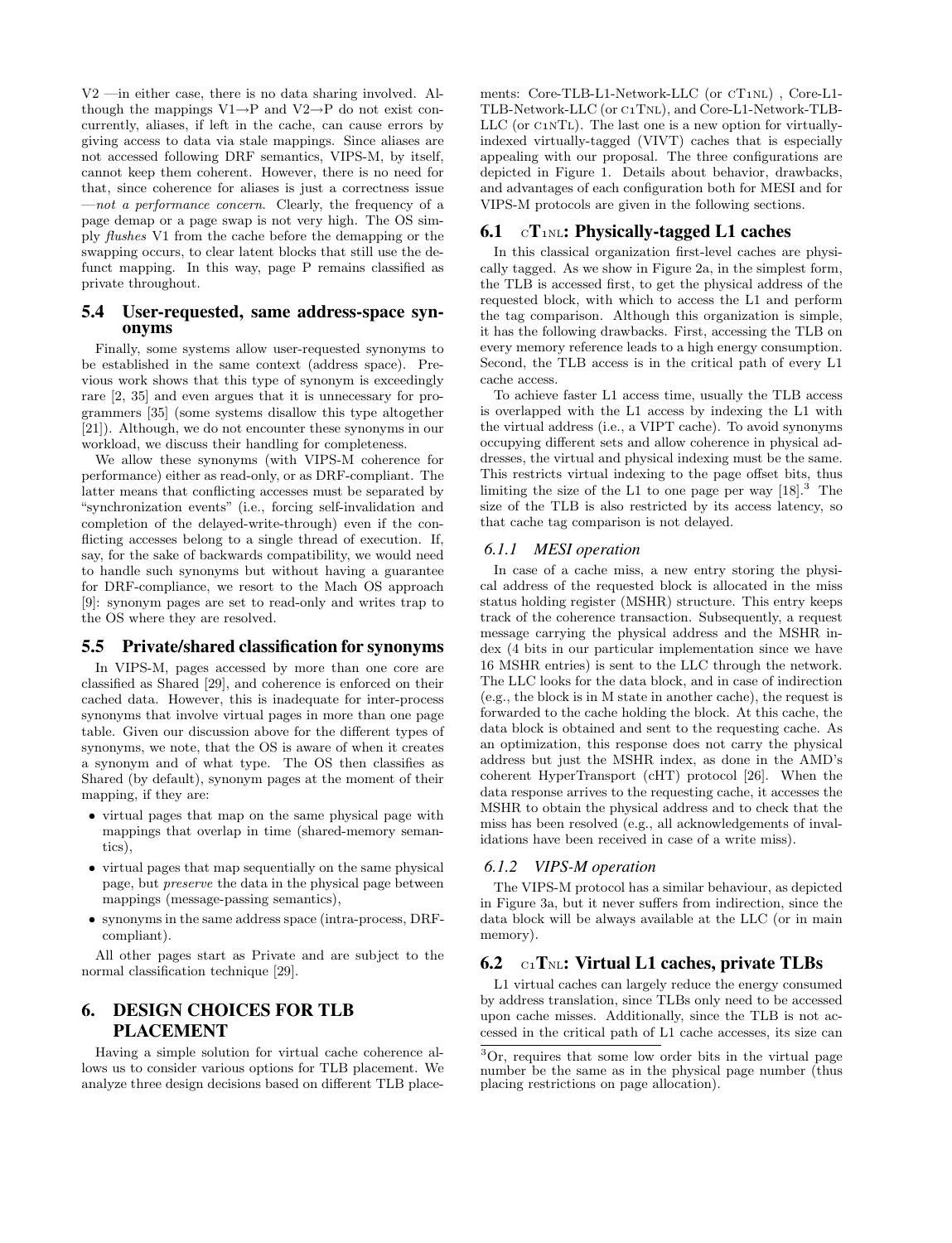

Figure 1: Systems configurations evaluated

be larger, thus being able to achieve a higher hit rate. While the TLBs' LRU replacement policy may underperform due to L1 filtering, the benefit is still significant. Note that, cache hits are possible even if the TLB entry for that page is not present because of a previous eviction. Finally, restrictions in the number of cache sets of the L1 cache due to the virtual indexing are lifted.

On the other hand, virtual caches introduce the synonym problem, as discussed in the previous sections. Extra fields, such as the process ID  $(P_{id})$  and permission bits, should be also added to the cache to handle homonyms (identical virtual addresses in separate address spaces, mapped to different physical addresses). For multiprocessors, virtual caches also require reverse translations (from physical to virtual).

Cache coherence protocols have to deal with these problems [8]. First, since synonyms within the same cache are not desired [7], a check of possible cached synonyms for the requested block must be performed on a cache miss. Second, upon arrival of a coherence transaction (i.e., invalidation, downgrade, or forwarding) as a consequence of a miss in another cache, a reverse translation is needed to find the block in the virtual cache. A common way of doing this is by adding an R-tag memory [14] able to perform physicalto-virtual translations.

#### *6.2.1 Reverse translation*

The R-tag memory is a physically-indexed and physicallytagged (PIPT) cache that stores the virtual translation for any block in the virtual L1 cache (or alternatively a pointer to the corresponding virtual cache line) [14]. The physicallyindexed R-tag memory must provide an entry for each and every block in the virtually-indexed L1. This is easily achieved with identical indexing and associativity. However, only the page offset bits are the same in the physical and the virtual address and the L1 virtual index can expand beyond the page offset bits (since the size of the L1 ways is not constrained). In this case, the R-tag physical index can only be a subset of the L1 virtual index, limited to page offset bits (thus constraining the number of R-tag sets to the number of blocks in a page). The difference in index size is made up in associativity (i.e., if the virtual index is  $n$  bits larger than the physical R-tag index then R-tag associativity is  $2^n$  times larger than L1 associativity). In contrast, with incompatible virtual and physical indexing, multiple cache evictions could

be required when checking for synonyms [14, 7] leading to a significant increase in complexity.

### *6.2.2 MESI operation*

A cache miss for a MESI protocol with virtual caches works as depicted in Figure 2b. First, the TLB is accessed in order to get the physical address of the missing block. Then, the R-tag memory is accessed. In case of a hit in the R-tag, a synonym exists and must be evicted. In parallel with the TLB access, a new entry storing the *virtual ad*dress of the missing block is allocated in the core's MSHRs. Once potential synonyms have been evicted, a request carrying the physical address and the MSHR index is issued to the LLC. In case of indirection, the request is forwarded to the cache holding the block and the local R-tag is accessed to locate the block in the cache. The block is returned to the requesting core along with the MSHR index. At the requesting core, the corresponding MSHR returns the virtual address of the miss, allocates the data block in the virtual cache, and completes the coherence transaction.

#### *6.2.3 VIPS-M operation*

In VIPS-M, synonyms in the same cache are handled as described in § 5. Additionally, there are no invalidations, downgrades, or forwardings to third-party caches. Therefore, cache misses are resolved in a simpler way without an R-tag memory (see Figure 3b) which saves latency, power, and area. More specifically, upon a cache miss the TLB returns the physical address, and, in parallel, a new entry is allocated in the MSHRs (storing the virtual address). A request with both the physical address and the MSHR index is sent to the LLC across the network. The LLC sends back the data block with a response that carries just the MSHR index, as in [26]. When the requesting core receives the data message, the corresponding MSHR returns the virtual address and the received data are stored in the cache.

# 6.3  $C_1NTL$ : Virtual L1 caches, shared TLBs

Since in the two previous configurations TLBs are private, they need to be kept coherent [32]. TLB coherency complicates system design even more, and can lead to an increased number of TLB misses [5]. Also, private TLBs may replicate information (same mappings in many TLBs), thus lowering their aggregate effective capacity. However, with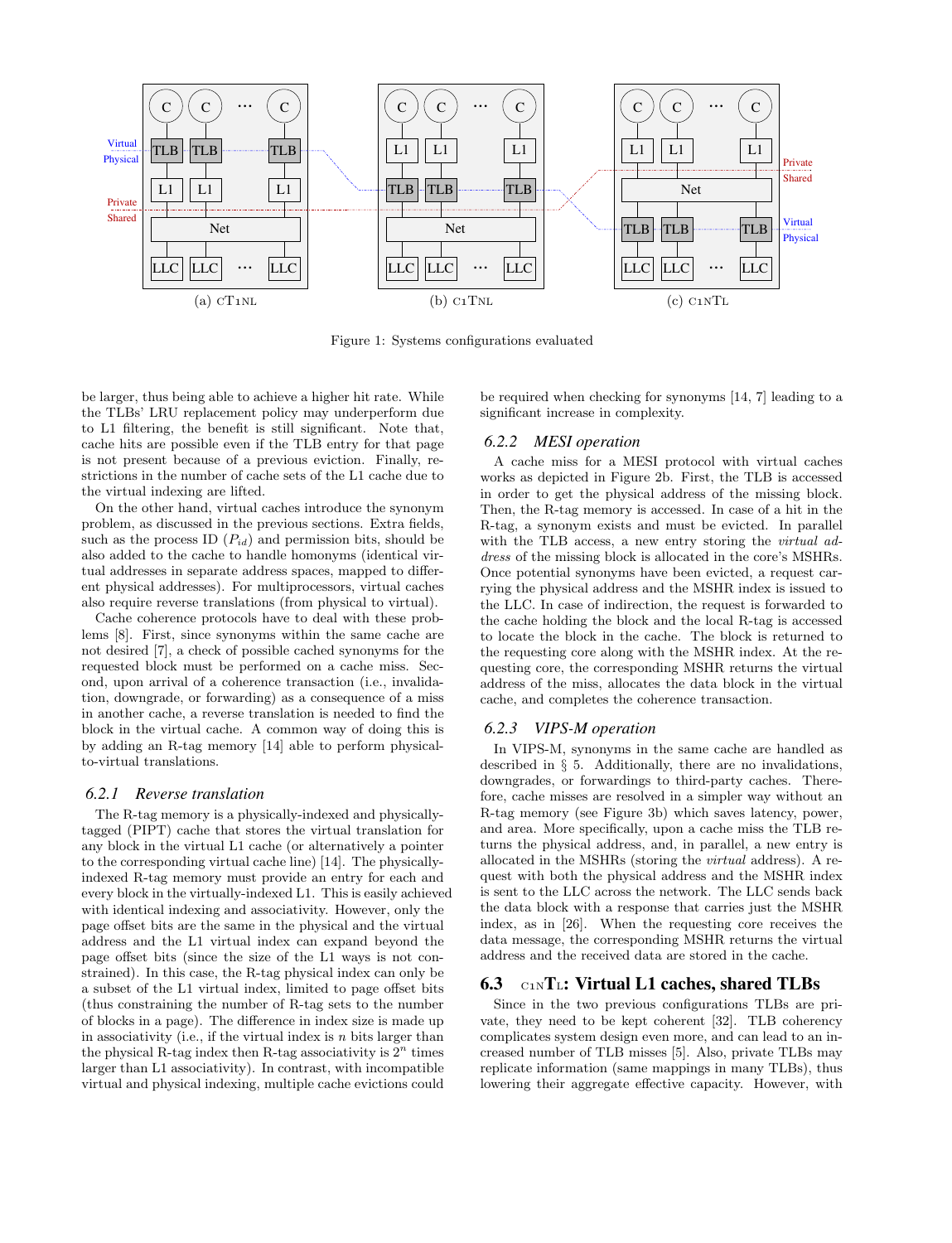

Figure 2: MESI operation examples. V: virtual address; P: physical address; i: MSHR index; data: requested data block.



Figure 3: VIPS-M operation examples. V: virtual address; P: physical address; i: MSHR index; data: requested data block.

our proposal a new possibility opens up: moving the TLB after the network (just before the LLC access) where it can be logically shared. Bhattacharjee, Lustig, and Martonosi have already demonstrated significant benefits of sharing the second-level TLBs [3]; we propose this for a single TLB level. At this location, the TLB is far-removed from the cores and issues arise concerning handling of memory traps. However, Qiu and Dubois have already addressed such problems in their work [27].

#### *6.3.1 MESI operation*

Traditional solutions for virtual caches [14, 34], cannot support efficiently a shared TLB. Wang et al. proposal [34] is incompatible with this solution since it relies on a physically-indexed L2 private cache, so the TLB must be placed between the L1 and the L2, and not between the network and the LLC. Goodman's proposal [14] has the problem of not been able to access the R-tag memory just after the  $\alpha$  cache miss, since in the C<sub>1</sub>NT<sub>L</sub> configuration the translation is performed after crossing the network. A naïve solution is to perform the translation after the network and then send a message back to the R-tag memory to check for synonyms. This, however, can be optimized by checking the directory first. If the directory indicates that the physical address is present in the same L1 cache generating the miss then a synonym can potentially exist (false positives can occur due to silent evictions). In such a case, a message is sent back to check for synonyms, and this adds extra latency and traffic. Finally, it also requires a directory at the LLC containing information about every block at any L1 cache, which is not always the case. In our implementation we analyze this optimization, as shown in Figure 2c.

#### *6.3.2 VIPS-M operation*

In contrast, VIPS-M does not need hardware synonym checking nor reverse translations, and this makes moving the TLB after the network straightforward (see Figure 3c). The benefits are substantial:

- we eliminate the TLB consistency problem,
- we increase the aggregate effective TLB capacity due to the lack of replicated entries,
- we can simplify private/shared classification because of the shared property of the TLB.
- at this position, the TLB can be manipulated by one of the general-purpose cores of the chip, freeing the simple cores of a GPU/accelerator from the burden of handling TLB misses or other memory management functions.

#### *6.3.3 Banked TLB*

A single TLB can restrict parallel access to the LLC (e.g., if the LLC is multibanked) and under heavy loads become a bottleneck. To eliminate this possibility a single logical TLB can be partitioned in the same way the LLC is distributed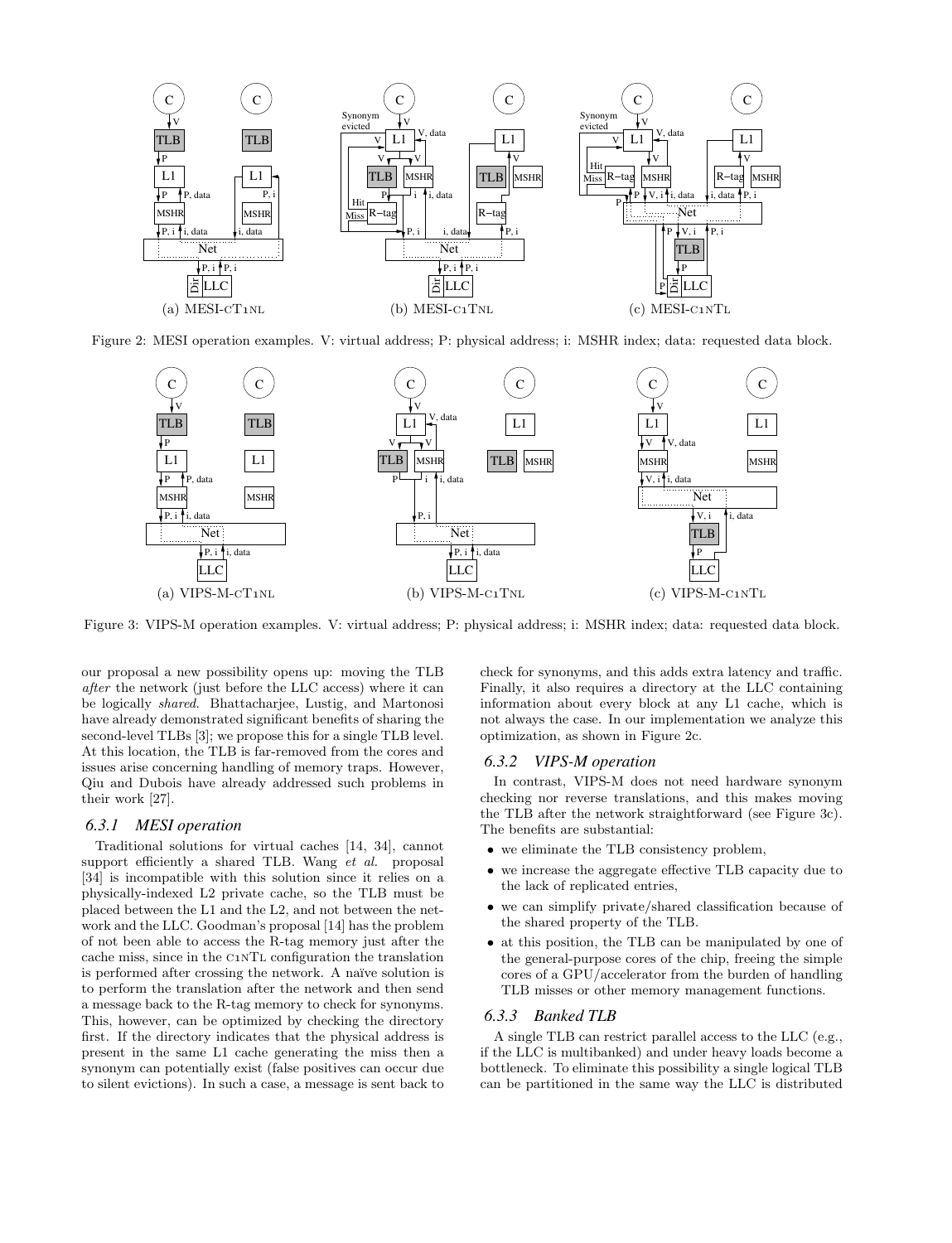| Table 1: Base system parameters                |                                            |  |  |  |  |  |  |
|------------------------------------------------|--------------------------------------------|--|--|--|--|--|--|
| <b>Memory Parameters</b>                       |                                            |  |  |  |  |  |  |
| Processor frequency                            | 3.0GHz                                     |  |  |  |  |  |  |
| Block size                                     | 64 bytes                                   |  |  |  |  |  |  |
| MSHR size/Delay timeout 16 entries/1000 cycles |                                            |  |  |  |  |  |  |
| Split L1 I & D caches                          | 32KB, 4-way                                |  |  |  |  |  |  |
| $L1$ cache hit time                            | $1$ (tag) and $2$ (tag+data) cycles        |  |  |  |  |  |  |
| Shared unified LLC cache                       | 8MB, 512KB/tile, 16-way                    |  |  |  |  |  |  |
| LLC bank cache hit time                        | $6$ (tag) and 12 (tag+data) cycles         |  |  |  |  |  |  |
| L1-LLC inclusion policy                        | Inclusive                                  |  |  |  |  |  |  |
| Directory                                      | Full-map in LLC tags                       |  |  |  |  |  |  |
| Memory access time                             | 160 cycles                                 |  |  |  |  |  |  |
| Page size                                      | $4KB$ (64 blocks)                          |  |  |  |  |  |  |
| Split L1 TLB I & D                             | 64 entries, fully associative              |  |  |  |  |  |  |
| Unified L2 TLB                                 | $128$ sets, 4 ways $(512 \text{ entries})$ |  |  |  |  |  |  |
| TLB miss latency                               | 800 cycles                                 |  |  |  |  |  |  |
| Network Parameters                             |                                            |  |  |  |  |  |  |
| Topology                                       | 2-dimensional mesh $(4x4)$                 |  |  |  |  |  |  |
| Routing technique                              | Deterministic X-Y                          |  |  |  |  |  |  |
| Flit size                                      | 16 bytes                                   |  |  |  |  |  |  |
| Data message size                              | 72 bytes (5 flits)                         |  |  |  |  |  |  |
| Control message size                           | $8 \text{ bytes } (1 \text{ fit})$         |  |  |  |  |  |  |
| Routing time                                   | 2 cycles                                   |  |  |  |  |  |  |
| Switch time                                    | 2 cycles                                   |  |  |  |  |  |  |
| Link time                                      | 2 cycles                                   |  |  |  |  |  |  |

(banked). However, TLBs are indexed by virtual page addresses, while LLCs are indexed by physical addresses. This may result in accessing a different TLB bank than its LLC counterpart. To avoid this situation, we force the LLC and the TLB to be in the same bank for every request. To guarantee this, LLC banks should be interleaved at least at a page-size granularity. In addition, the bits used to select the home bank should not change in the virtual-to-physical translation. Although, this re-introduces page coloring (to ensure that both the virtual and physical home bits are always the same), it can be an acceptable trade-off for the unprecedented simplification (simple virtual-cache coherence and elimination of TLB coherence) of a multicore memory system.

### 7. EVALUATION METHODOLOGY

Link time

We evaluate both a directory-based protocol (implementing MESI states) and a self-invalidation request-response protocol (VIPS-M) for the three different TLB placement designs described in the previous section. This leads to our six configuration evaluated:  $MESI\text{-}CT1NL$ ,  $VIPS\text{-}M\text{-}CT1NL$ , MESI-C1TNL, VIPS-M-C1TNL, MESI-C1NTL, and VIPS-M- $C1NTL$ 

For carrying out the evaluation we use the Simics fullsystem simulator [23] and the cycle-accurate GEMS simulator [24]. We also employ the GARNET network simulator [1] to model the interconnection network. Our target system is a 16-tile chip multiprocessor. Table 1 gives details about the main parameters of our base system. TLB miss latency considers invoking the OS routine and four accesses to the memory hierarchy to walk the page table (as in the 48-bit x86-64 machines). Both energy consumption and area requirements of the structures simulated have been calculated using the CACTI 6.5 tool [25] assuming a 32nm process technology.

We employ a wide variety of parallel applications (16) in our evaluations. Barnes (16K particles), Cholesky (tk16), FFT (64K complex doubles), FMM (16K particles), LU  $(512\times512 \text{ matrix})$ , Ocean  $(514\times514 \text{ ocean})$ , Radiosity (room, -ae 5000.0 -en 0.050 -bf 0.10), Raytrace (teapot, optimized version that removes unnecessary locks), Volrend (head), Water-Nsq (512 molecules) and Water-Sp (512 molecules)

belong to the SPLASH-2 benchmark suite [37]. Em3d (38400 nodes, 15% remote) is a shared-memory implementation of the Split-C benchmark. Tomcatv (256 points, 5 time steps) is a shared-memory implementation of the SPEC benchmark. Blackscholes (simmedium), Swaptions (simsmall), and x264 (simsmall) are from the PARSEC benchmark suite [4]. We simulate the entire applications, but collect statistics only from start to completion of their parallel part.

# 8. RESULTS

### 8.1 TLB behavior

The placement of the TLB affects both the number of accesses and the number of misses. When the TLB is placed before the L1 cache (i.e., physical caches), every access causes a TLB translation. Figure 4 shows number of TLB accesses normalized with respect to a MESI protocol with physical caches  $(MESI-CT1NL)$ . The number of TLB accesses is similar for the two protocols with physical caches  $(MESI-CT1NL)$ and  $VIPS-M-CT1NL$ ) since both require a TLB access before accessing the L1. However, when moving the TLB after the L1 cache (i.e., virtual caches) the number of TLB accesses drops considerably. Specifically, 98.8% of the accesses are eliminated. As we will see, this results in an important reduction in the energy consumed by the system.

While moving the TLB after the L1 does not significantly affect the number of TLB misses, moving it after the network has a substantial effect, as shown in Figure 5. This is because private TLBs replicate many page translations, specially when parallel applications are running in the multicore. Moving the TLB after the network and sharing the TLB, reduces the number of misses by 87%. This reduction translates into improvements in execution time as we show later.

### 8.2 Energy consumption

Figure 6 shows the energy consumed by the main structures in the memory hierarchy of the multicore. As we can see, the L1 cache is accounting for most of the energy consumed (around 70%, on average). Virtual caches require extra bits in the tag fields (process ID and permission bits), which makes their consumption even higher (around 73%, on average). However, the important reductions in the number of TLB accesses when employing virtual caches lead to significant savings in the total energy consumption, since the energy consumed by the TLB is around 20%, on average.

On the other hand, the energy consumed by the R-tag memory for a directory-based 16-core multicore is negligible, because the structure is small and is accessed only on misses. However, for other protocols such as those that are broadcast-based or for larger-scale multicores, where the number of invalidations can be higher, this consumption can increase and have some impact on the total consumption.

Finally, we can see energy reductions in VIPS-M compared to MESI in the network and in the LLC. Energy reductions in the network are due to sending back to the LLC only modified words. Energy savings in the LLC are mainly due to its smaller tag size, since VIPS-M does not include a full-map field per LLC entry. All these aspects lead to 19.5% energy savings for VIPS-M with virtual caches and shared TLBs  $(VIPS-M-C1NTL)$  when compared to a base MESI protocol with physical caches.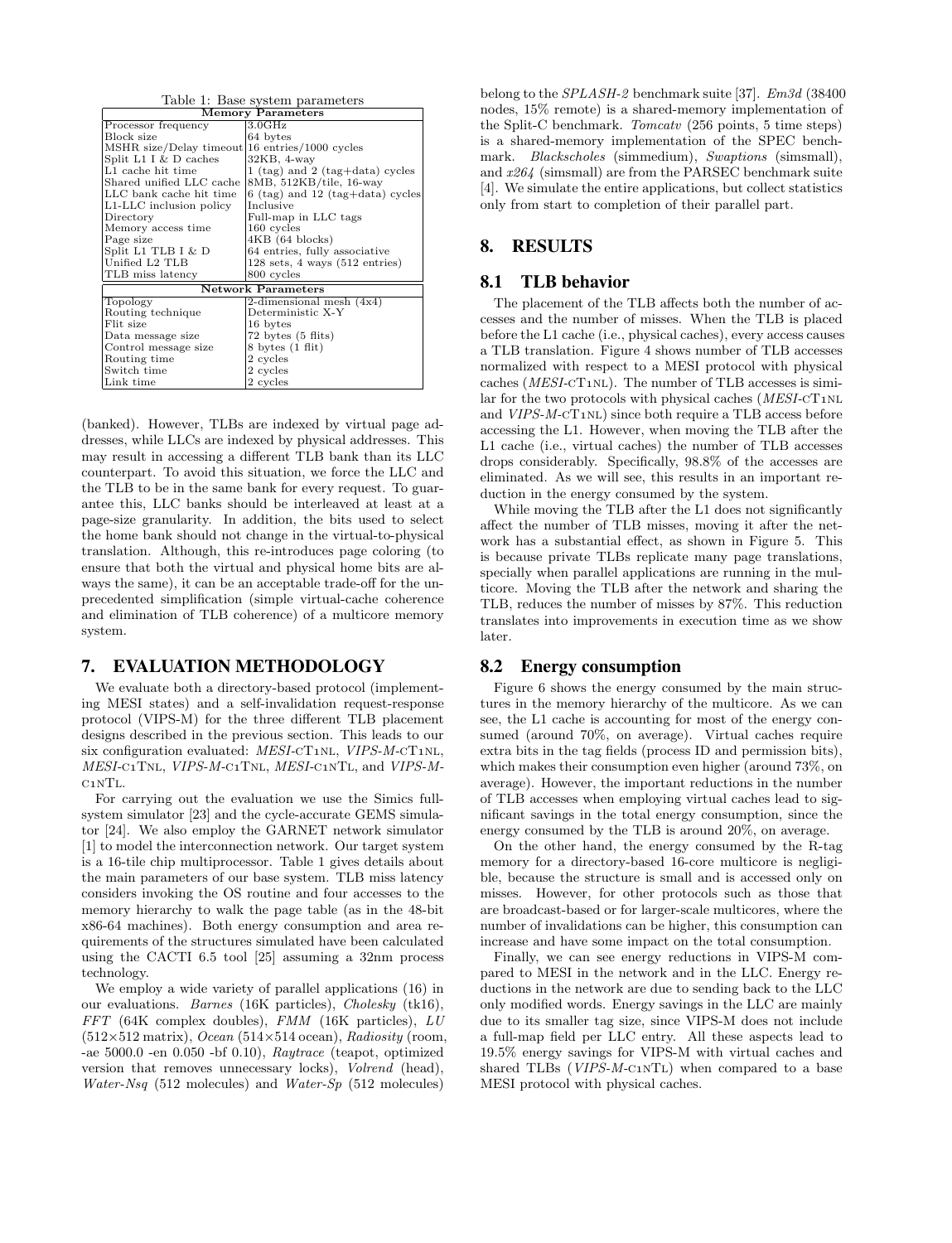

Table 2: Meta-data area requirements  $(mm^2)$ 

| $\lceil$ Configuration   TLB $\lceil$ L1 $\lceil$ LLC $\lceil$ R-tag   Total   Meta   Total |                                                       |               |                                                   |                          |                             |        |         |
|---------------------------------------------------------------------------------------------|-------------------------------------------------------|---------------|---------------------------------------------------|--------------------------|-----------------------------|--------|---------|
|                                                                                             |                                                       | $_{\rm tags}$ | $_{\rm tags}$                                     |                          |                             | $(\%)$ | (%)     |
| MESI-CT <sub>1NL</sub>                                                                      | $\left  0.4736 \right  0.1152 \left  1.1440 \right $  |               |                                                   | $\overline{\phantom{a}}$ | 1.7328                      |        |         |
| VIPS-M-CT1NL                                                                                | $\left[0.4736\right]0.1152\left[0.5456\right]$        |               |                                                   | $\overline{\phantom{a}}$ | $ 1.1344 34.5\% $           |        | 2.0%    |
| MESI-C1TNL                                                                                  | 0.2720   0.1632   1.1440   0.1392   1.7184   $~0.8\%$ |               |                                                   |                          |                             |        | $0.0\%$ |
| VIPS-M-C1TNL                                                                                | $\left[0.2720\right]0.1632\left[0.5456\right]$        |               |                                                   |                          | 0.9808 43.4%                |        | 2.6%    |
| MESI-C1NTL                                                                                  |                                                       |               | 0.2720   0.1632   1.1440   0.1392   1.7184   0.8% |                          |                             |        | $0.0\%$ |
| VIPS-M-c1NTL   0.2720   0.1632   0.5456                                                     |                                                       |               |                                                   |                          | $\left[0.9808\right]43.4\%$ |        | $2.6\%$ |

# 8.3 Execution time

Execution time is reduced when using shared TLBs, due to the reduction in the number of TLB misses. However, in MESI this option is not practical because of the need to check for synonyms. Since the address translation is not known until the network is crossed, synonym checking may require going back to the L1, which means extra network traffic and latency (even with the directory optimization described in § 6.3). This is why VIPS-M achieves better performance than MESI for the third configuration (Figure 7). In particular, an improvement in execution time by 5.4% is obtained for  $VIPS-M-C1NTL$  with respect to  $MESI-CT1NL$ (physical caches), while the corresponding MESI configuration  $(MESI\text{-C1NTL})$  experiences a slowdown of 7.2%.

# 8.4 Area requirements and scalability

Table 2 shows the area requirements in  $mm^2$  (as reported by CACTI 6.5 [25]) of the meta-data for each configuration evaluated (i.e., TLBs, L1 tags, LLC tags, and R-tag memory). The total and the reduction (in %) with respect to  $MESI$ -CT<sub>1</sub>NL is shown. Finally, the last column gives the reduction when considering also the data arrays of the L1s and the LLC.

Since the TLB is not in the critical path of the cache access when employing virtual caches, we can use a singlelevel TLB, instead of the two-level TLB required by physical caches (as previously indicated in Table 1). The elimination of the fully-associative instruction and data L1 TLBs brings important savings in area requirements.

On the other hand, the use of virtual caches requires the

addition of extra bits to the tag field in order to store the process ID and the permission bits (6 and 3 bits, respectively). This increases the L1 tag area for the configurations employing virtual caches (C1TNL and C1NTL).

One of the main advantages of VIPS-M with respect to directory protocols in terms of area requirements is the removal of the directory (e.g., from the LLC tags). This makes VIPS-M also a more scalable solution, since the bits required by a bit-vector sharing field in a directory protocol grow linearly with the number of cores.

Finally, MESI directory protocols require one R-tag memory per virtual L1 cache. The information stored in this structure is the tag bits, a valid bit, and a 9-bit pointer that identifies the set and way where the block is stored in the virtual L1 cache.

On average, going from physical caches to virtual caches, the area of the meta-data in the system is reduced by around 43.4% with VIPS-M, while for MESI protocols the corresponding area reduction is only 0.8%. If we consider the total area of the memory hierarchy, the reduction obtained by VIPS-M is 2.6%.

# 8.5 TLB sensitivity analysis

As we have seen the C1NTL configuration, by virtue of its shared TLB that has no replication in its translations, outperforms the other configurations while at the same time reduces overall complexity by not requiring TLB coherence. Its outstanding TLB utilization, brings up the question of whether it can be traded-off for additional area savings without inordinately hurting performance. To this end, we performed a sensitivity analysis for  $VIPS-M-C1NTL$ , by reducing its TLB size to one-half and one-quarter. Our results show that we can halve the number of sets in the TLB without significantly degrading performance (0.2%, on average). Additionally, the performance degradation of having a four times smaller TLB is just 1.8% with respect to VIPS-M- $C1$ <sub>TNL</sub>, while still being better than any MESI configuration. The area reduction compared to the baseline improves to 48.7% and 52.5% for one-half and one-quarter the TLB size, respectively.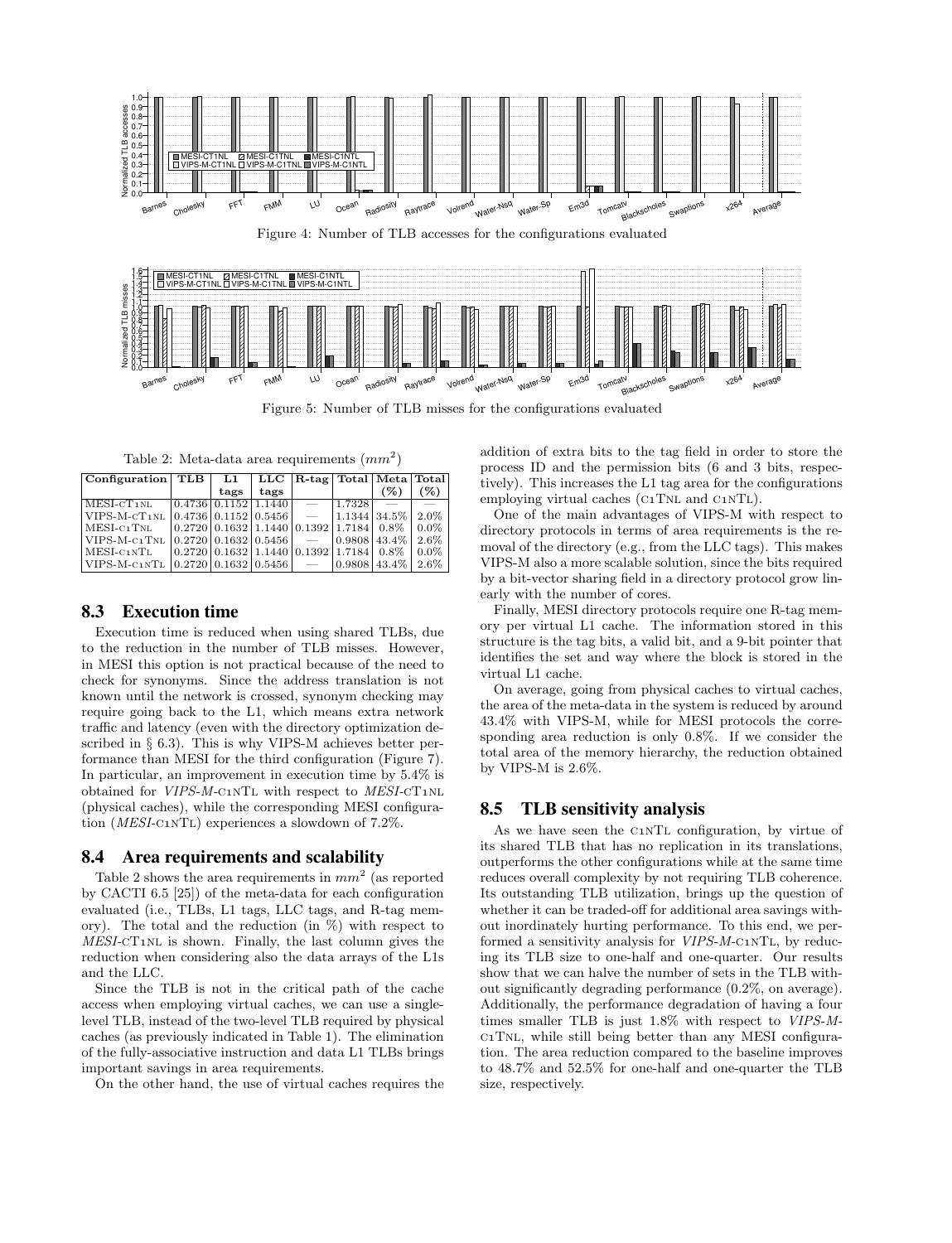

Figure 6: Dynamic energy consumed by the cache hierarchy and extra structures for the configurations evaluated



Figure 7: Normalized execution time for the configurations evaluated



Figure 8: Time, energy, and area summary

### 8.6 Summary of results

Our six evaluated configurations (three TLB placement options  $\times$  two protocols) affect differently our three metrics (execution time, energy, and area), making it hard to develop an overall view. We attempt to do so in Figure 8 where we plot in three dimensions (one metric per axis), the average results for all six configurations. Execution time and energy consumption are normalized to  $MESI-CT1NL$ , while area is in absolute values  $(mm^2)$ . Figure 8 allows us to clearly see the trade-offs.

Physical caches vs. virtual caches:

- MESI configurations improve only energy, not execution time (worse), or area (same).
- VIPS-M configurations improve all three metrics while VIPS-M-cnTl (shared TLB) improves only execution time over VIPS-M-C1TNL (private TLBs).

MESI vs. VIPS-M: For the same TLB placement design choice, the VIPS-M configuration improves area and execution time over the corresponding MESI configuration, but both have comparable energy consumption (with MESI having slightly worse). Finally, the winner in all three metrics is VIPS-M-cnTl (improvement in area 43.4%, time 5.4%, and energy 20% with respect to  $MESI\text{-}CT1NL$ ).

# 9. CONCLUSIONS

While the benefits of virtual caches are obvious for implementing coherent shared virtual memory in heterogeneous multicores, the complexity and cost of their coherency is a serious obstacle. We take a new perspective on this problem and show that it can be solved by re-thinking coherence. Our key observation is that a protocol without invalidations, downgrades, or forwardings, escapes the complexity of reverse translation that would be needed otherwise. By using such a protocol, not only we simplify virtual-cache coherence, but we simultaneously gain an increase in performance (5.4% over the base case of physical caches with a MESI-directory protocol), a reduction in energy (19.5% of the entire on-chip memory system and network), and a reduction in area (43.4% of the cache meta-data and addresstranslation structures). Further, based on our solution, we identify a new design point for TLB placement, a shared TLB before the LLC, which is particularly effective since it maximizes performance gains and energy and area savings, while at the same time also eliminates the complexity and overhead of TLB consistency.

### 10. ACKNOWLEDGMENTS

This work is supported, in part, by the Swedish Research Council UPMARC Linnaeus Centre, the Spanish MINECO under grant TIN2012-38341-C04-03, and the EU Projects HEAP FP7-ICT-247615 and LPGPU FP7-ICT-288653.

### 11. REFERENCES

- [1] N. Agarwal, T. Krishna, L.-S. Peh, and N. K. Jha. GARNET: A detailed on-chip network model inside a full-system simulator. In IEEE Int'l Symp. on Performance Analysis of Systems and Software (ISPASS), pages 33–42, Apr. 2009.
- [2] A. Basu, M. D. Hill, and M. M. Swift. Reducing memory reference energy with opportunistic virtual caching. In 39th